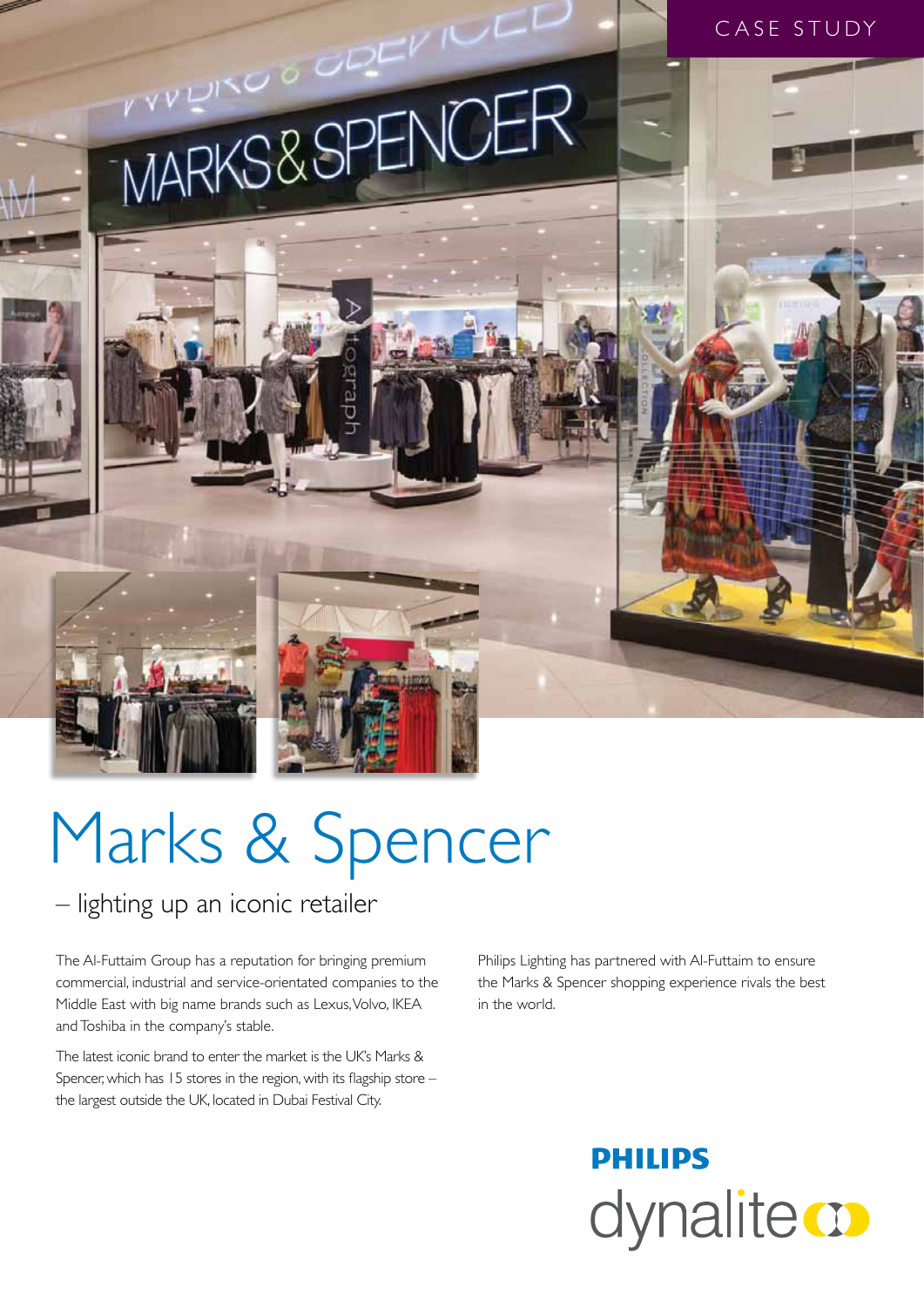Philips Dynalite's lighting control solution is integral to Marks & Spencer's energy reduction strategy and also provides optimal light levels to complement its quality fashion products.99 **"**



## Client requirements

The client specified that the lighting and control systems in the Marks & Spencer stores should provide the customer with a visually pleasing and stimulating environment as well as providing the store manager with a system that is easy to use, energy-efficient and economical.

## The Philips Dynalite solution

Philips Lighting's first involvement with Marks & Spencer was to install DALI-based occupancy sensors and dimmable luminaries in the change rooms that would automatically increase in brightness when a customer was using the facility.

The lighting control system provides the visitor with an ambience conducive to trying on clothes, which fades to 30 per cent illumination when unoccupied to maximise energy savings.

The success of the installation led to the fit-out of a second set of change rooms in Marks & Spencer store in the Mall of Emirates.

Based on its success in the Deira City and Mall of Emirates stores, Philips Lighting in conjunction with Philips Dynalite, offered Marks & Spencer the opportunity to fully integrate change room and store lighting – facades, shop windows, merchandising islands, racking, counters and the sales floor – in one system in the Carrefour shopping complex store in Muscat, Oman.

#### Creating a winning ambience

The flexibility of the Philips Dynalite solution allows the store to vary lighting moods to suit the products or services such as softer lighting for the aisles and brighter lighting levels for service counters and registers.

A key outcome for Philips Lighting in Muscat was the ability to use the installations as a training program for Philips own installers and local contractors and dealers. By having hands-on experience, the installers were able to further their knowledge and expertise in the Philips Dynalite suite of solutions.

Philips has also secured the contract for commissioning a full lighting control system for the Marks & Spencer store in Marina Plaza in Abu Dhabi.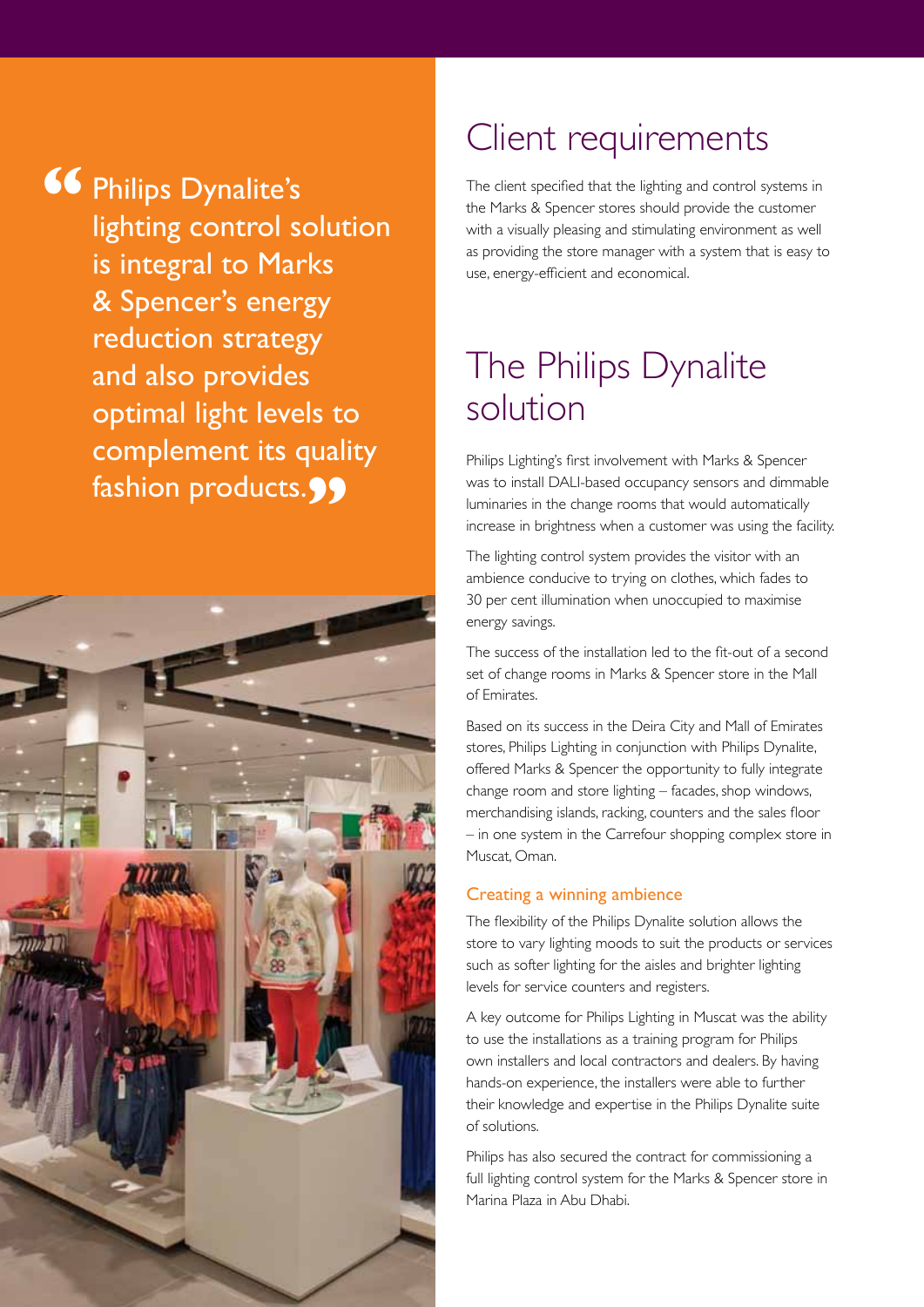### Products and technology used

Typical products included fixed and adjustable Fugato down lights, Magneos projectors for spot light applications, energyefficient cove lighting and LED fixtures for accent lighting.

The lighting control system included the Philips Dynalite DALI controller, universal sensors and EnvisionProject software to manage the entire store.

A single lighting control system allows full maintenance and monitoring of each Marks & Spencer store to maximise energy savings and importantly, the customer experience.

Most of the equipment installed in the Marks & Spencer stores incorporates features and technology that support

current sensing and monitoring to accurately record energy consumption and automatically send email alerts to building owners and operators when abnormal patterns are detected.



of 192 light fittings from one unit.

## Key client benefits

The Philips Dynalite solution has ensured the Marks & Spencer stores deliver intelligent and flexible lighting that can be adjusted to suit the shopping experience as well as energy savings.

The LED lighting solution helps put the spotlight on the clothing collection and create a more enticing shopping environment for customers, which adds to the bottom line results for sales.

Customers appreciate the lighting as it shows the clothing in its true colours and makes purchasing decisions easier.

As well as the energy savings, Marks & Spencer will also benefit from a reduction in maintenance costs.

Philips Dynalite has successfully tendered for further retail projects in Oman, Cairo and Abu Dhabi as well as successfully installing and commissioning luminaires and lighting management projects in several prestige supermarkets in the Lower Gulf region.

Philips Dynalite has helped Marks & Spencer stores across the Middle East to enhance the customer shopping experience and deliver energy savings. 99 **"**